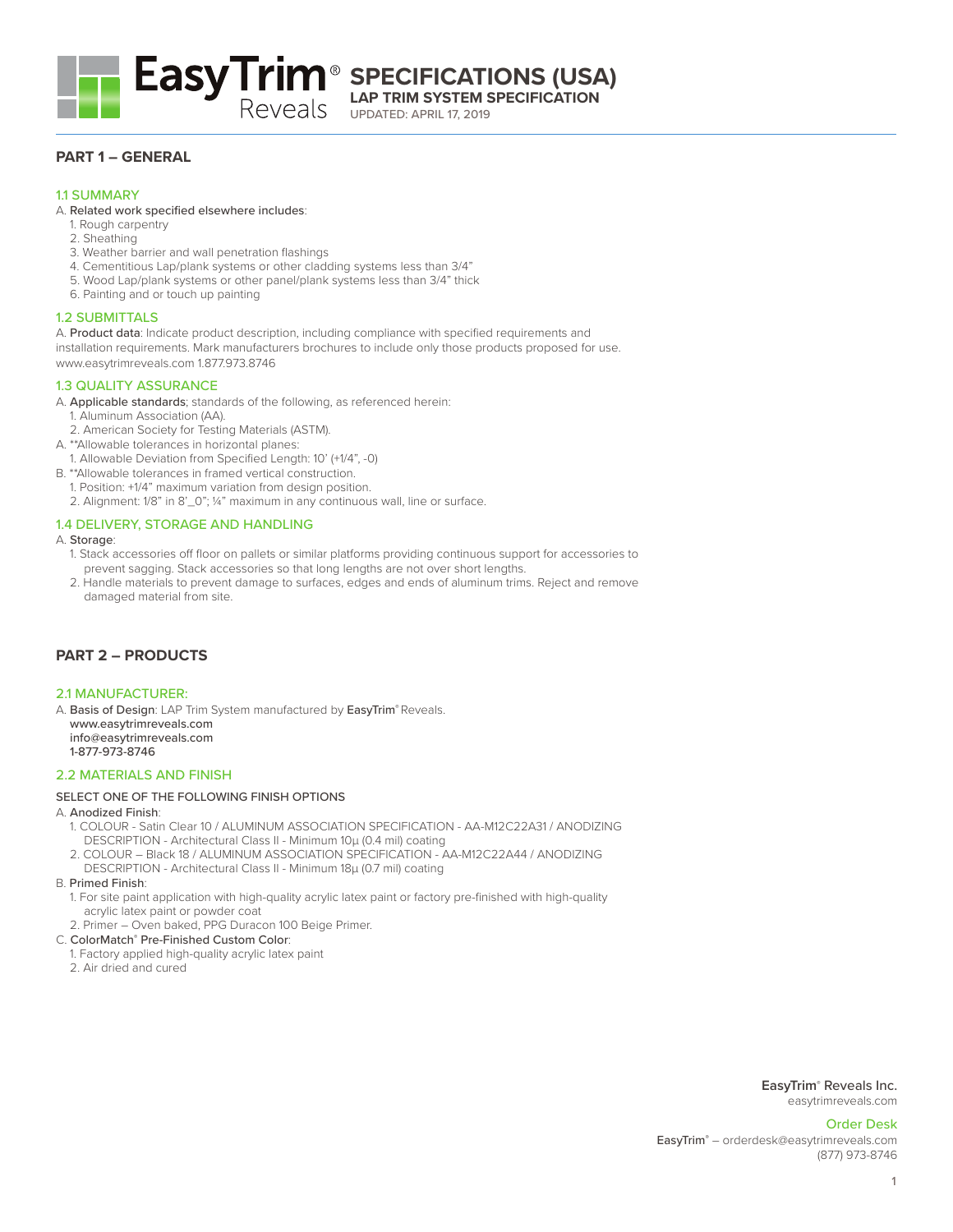

UPDATED: APRIL 17, 2019

## 2.3 PROFILES

EDIT THE FOLLOWING PARAGRAPHS BASED ON PROJECT REQUIREMENTS.

# **LAP PROFILES**

#### **EZ.28 - 1-3/8" Window Drip Cap Flashing**

1. Acceptable product: EZ.28, EZ8.DCAP, EZ.28 Window Drip Cap Flashing

2. Characteristics:

- a. Description EZ.28 1-3/8" Window Drip Cap Flashing channels water/moisture away from the tops of windows, doors, and other openings.
- b. Material Extruded Aluminum (Alloy 6063-T6).
- c. Dimensions As indicated on drawings
- d. Features EZ.Slope® positive slope that drains moisture/water away from the building envelope.

## **EZ.31 - 1-Piece Square Outside Corner 3/4" LAP Trim**

1. Acceptable product: EZ.31, EZ31.LAP, EZ..31 - 1-Piece Square Outside Corner 3/4" LAP Trim

- 2. Characteristics:
	- a. Description EZ.31 1 Piece Square Outside Corner 3/4" LAP Trim creates a rigid, straight and true, abuse resistant outside corner with exposed 3/4" flanges that cover the vertical ends of the two inset 5/16" plank siding boards.
	- b. Material Extruded Aluminum (Alloy 6063-T6).
	- c. Dimension As indicated on drawings.
	- d. Features EZ.Bump® under 3/4" tabs for inset lapped plank siding boards to be installed on top of EZ.Bump® to create air flow and a moisture/water drainage channel. 3/4" tabs with EZ.Bump® allow inset cladding to self-drain and do not require caulk for water management. The large fluted nailing flange improves installation speed and helps create a more secure installation.

## **EZ.33 - Arrow Outside Corner 3/4" LAP Trim**

1. Acceptable product: EZ.33, EZ33.LAP, EZ.33 - Arrow Outside Corner 3/4" LAP Trim

- 2. Characteristics:
	- a. Description EZ.33 Arrow Outside Corner 3/4" LAP Trim creates a rigid, straight and true, abuse resistant outside corner with exposed 1-3/4" tabs that create a right angle where they meet and cover the vertical ends of the two inset 5/16" lapped plank siding boards.
	- b. Material Extruded Aluminum (Alloy 6063-T6).
	- c. Dimensions As indicated on drawings.
	- d. Features EZ.Bump® under 1-3/4" tabs for inset lapped plank siding boards to be installed on top of EZ.Bump® to create air flow and a moisture/water drainage channel. 1-3/4"" tabs with EZ.Bump<sup>®</sup> allow inset cladding to self-drain and do not require caulk for water management. The large fluted nailing flange improves installation speed and helps create a more secure installation.

# **EZ.34 - X Outside Corner 3/4" LAP Trim**

1. Acceptable product: EZ.34, EZ34.LAP, EZ.34 - X Outside Corner 3/4" LAP Trim

2. Characteristics:

- a. Description EZ.34 X Outside Corner 3/4" LAP Trim creates a rigid, straight and true, abuse resistant outside corner with exposed 3/4" flanges that cover the vertical ends of the two inset 5/16" lapped plank siding boards.
- b. Material Extruded Aluminum (Alloy 6063-T6).
- c. Dimension As indicated on drawings.
- d. Features EZ.Bump® under 3/4" tabs for inset lapped siding boards to be installed on top of EZ.Bump® to create air flow and a moisture/water drainage channel. 3/4" tabs with EZ.Bump® allow inset cladding to self-drain and do not require caulk for water management. The large fluted nailing flange improves installation speed and helps create a more secure installation.

## **EZ.35 - Multi-Angle Outside Corner (105° - 165°) 3/4" LAP Trim**

1. Acceptable product: EZ.35, EZ35.LAP, EZ.35 - Multi-Angle Outside

Corner (105° - 165°) 3/4" LAP Trim

2. Characteristics:

- a. Description EZ.35 Multi-Angle Outside Corner (105° 165°) 3/4" LAP Trim assembly consists of two individual profiles joined together with a circular hinge and creates a rigid, straight and true corner with exposed 3/4" tabs that fully cover and protect the vertical ends of the two inset lapped 5/16" plank siding boards.
- b. Materials Extruded Aluminum (Alloy 6063-T6).
- c. Dimensions As indicated on drawings.
- d. Features Corner can be adjusted from 90 degrees to 165 degrees and used when inside corner condition deviates from common 90 degree angle. EZ.Bump® under 3/4" tabs for inset lapped plank to be installed on top of EZ.Bump® to create air flow and a moisture/water drainage channel. 3/4" tabs with EZ.Bump® allow inset cladding to self-drain and do not require caulk for water management. The large fluted nailing flange improves ease and speed of securely fastened install.

#### **EZ.36 - Inside Corner 3/4" LAP Trim**

1. Acceptable product: EZ.36, EZ36.LAP, EZ.36 - Inside Corner 3/4" LAP Trim

- 2. Characteristics:
	- a. Description EZ.36 Inside Corner 3/4" LAP Trim creates a rigid, straight and true, inside corner with exposed 3/4" tabs that fully cover protect the vertical ends of the inset 5/16" lapped plank siding.
	- b. Materials Extruded Aluminum (Alloy 6063-T6).
	- c. Dimension As indicated on drawings.
	- d. Features EZ.Bump® under 3/4" tabs for inset lapped plank to be installed on top of EZ.Bump® to create air flow and a moisture/water drainage channel. 3/4" tabs with EZ.Bump® allow inset lapped plank to self-drain and do not require caulk for water management. The large fluted nailing flange improves ease and speed of securely fastened install.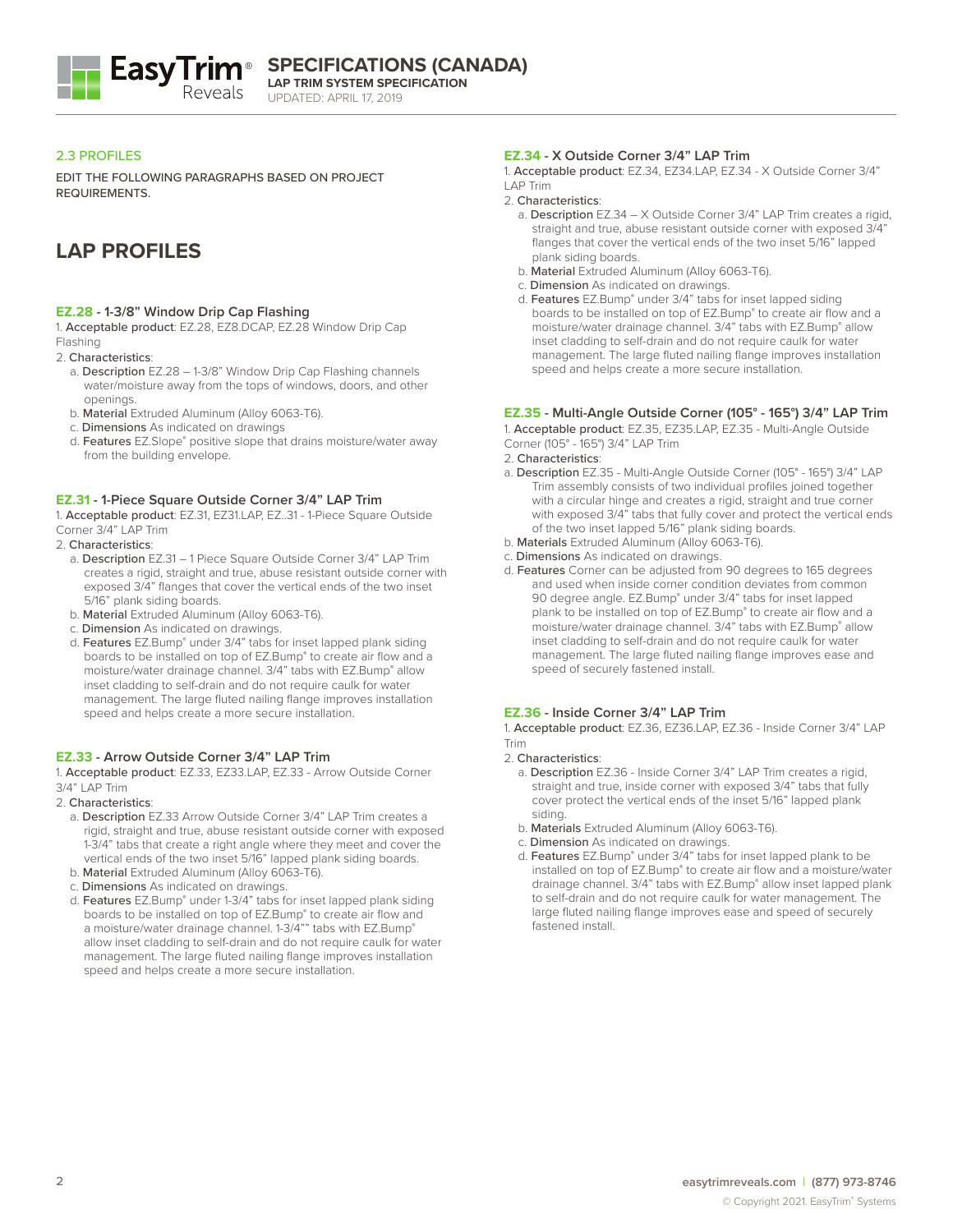

#### **EZ.37 - Multi-Angle inside Corner (90° - 165°) 3/4" LAP Trim**

1. Acceptable product: EZ.37, EZ37.LAP, EZ-37 - Multi-Angle inside Corner (90° - 165°) 3/4" LAP Trim

- 2. Characteristics:
	- a. Description EZ.37 Multi-Angle inside Corner (90° 165°) 3/4" LAP Trim assembly consists of two individual profiles joined together with a circular hinge and creates a rigid, straight and true corner with exposed 3/4" tabs that fully cover and protect the vertical ends of the inset 5/16" lapped plank siding boards.
	- b. Materials Extruded Aluminum (Alloy 6063-T6).
	- c. Dimensions As indicated on drawings.
	- d. Features Corner can be adjusted from 90 degrees to 165 degrees and used when inside corner condition deviates from common 90 degree angle. EZ.Bump® under 3/4" tabs for inset panel to be installed on top of EZ.Bump® to create air flow and a moisture/water drainage channel. 3/4" tabs with EZ.Bump® allow inset cladding to self-drain and do not require caulk for water management. The large fluted nailing flange improves ease and speed of securely fastened install.

#### **EZ.38 - 2-Piece Vertical U 3/4" LAP Trim**

1. Acceptable product: EZ.38, EZ38.LAP, EZ.38 - 2-Piece Vertical U 3/4" LAP Trim

#### 2. Characteristics:

- a. Description EZ.38 2-Piece Vertical U 3/4" LAP Trim is a two-piece assembly consisting of a backplate and top cap. The top cap creates an attractive 1/2" tab, 1/2" reveal, 1/2" tab design. The top cap fully covers and protects the vertical edges of the inset 5/16" lapped planks and is joined to the backplate with a EZ.Lock® SnapLock engagement.
- b. Material Extruded Aluminum (Alloy 6063-T6).
- c. Dimensions As indicated on drawings.
- d. Features EZ.Lock® SnapLock engagement allows installers to fasten the vertical backplate, followed by the 5/16" lapped planks. The top cap covers the vertical edges of the inset cladding and is installed by engaging the top cap with the backplate with the EZ.Lock® SnapLock mechanism completing the assembly. EZ.38 – 2-Piece Vertical U 3/4" LAP Trim can be used every 12' on large wall sections in order to eliminate stepped butt joints and promote the use of uncut 12' planks stacked vertically.

## **EZ.40 – General J 3/4" LAP Trim**

1. Acceptable product: EZ40, EZ40.LAP, EZ-40 General J 3/4" LAP Trim 2. Characteristics:

a. Description EZ.40 eneral J 3/4" LAP Trim creates a straight and true vertical terminating point with an exposed 3/4" tab that fully covers and protects the vertical ends

of inset 5/16" lapped plank siding. Can also be used around the sides and bottoms of windows and doors and other vertical wall penetrations.

- b. Material Extruded Aluminum (Alloy 6063-T6).
- c. Dimensions As indicated on drawings.
- d. Features EZ.Bump® under 3/4" tab for inset lapped planks to be installed on top of EZ.Bump® to create air flow and a moisture/water drainage channel. 3/4" tabs with EZ.Bump® allow inset cladding to self-drain and do not require caulk for water management. The large fluted nailing flange improves ease of and speed of securely fastened install.

## **EZ.48 – Horizontal Base Z 3/4" LAP Trim**

1. Acceptable product: EZ.48, EZ48.LAP, EZ.48 – Horizontal Base Z 3/4" LAP Trim

- 2. Characteristics:
	- a. Description EZ.48 Horizontal Base Z 3/4" LAP Trim provides the kickout required to start LAP plank installation. A 1" tab covers and hides any unsightly gaps left exposed. The EZ.Guard™ blocks any moisture from getting up to the nailing flange and beyond. The EZ.Slope® ensures the moisture properly drains.
	- b. Material Extruded Aluminum (Alloy 6063-T6).
	- c. Dimensions As indicated on drawings.
	- d. Features EZ.Slope® is positive slope that drains moisture/water away from the building envelope. EZ.Guard™ ice and water dam blocks unwanted water from climbing further in. EZ.Line® screw and alignment guide. EZ.Kickout™ angles the plank to the correct installation angle. The EZ.48 – Horizontal Base Z Panel Trim will tuck/slot into all EasyTrim® Reveals corner and vertical profiles containing the EZ.Bump® or one side of vertical two-piece assemblies not containing the EZ.Bump® to create smooth horizontal/vertical terminations that effectively manage water/moisture.

## **EZ.60 – Perforated Vented Starter Strip (Vinyl)**

1. Acceptable product: EZ.60, EZ60.LAP, EZ.60 – Perforated Vented Starter Strip (Vinyl)

- 2. Characteristics:
	- a. Description EZ.60 Perforated Starter Strip (Vinyl) keeps bugs out and allows ventilation into the rainscreen cavity, while saving labor and material costs. Our starter strips are based on a concept developed by siding installers to combine two important siding accessories—a lip edge for the starter course of siding and perforations to create a bug screen for rainscreen cavities.
	- b. Material Plastic
	- c. Dimensions As indicated on drawings.
	- d. Features EZ.Slope® is positive slope that drains moisture/water away from the building envelope. Peforations for introduction of airflow into the wall cavity and proper drainage. The EZ.60 – Perforated Vented LAP Starter Strip will tuck/slot into all EasyTrim® Reveals corner and vertical profiles containing the EZ.Bump® or one side of vertical two-piece assemblies not containing the EZ.Bump® to create smooth horizontal/vertical terminations that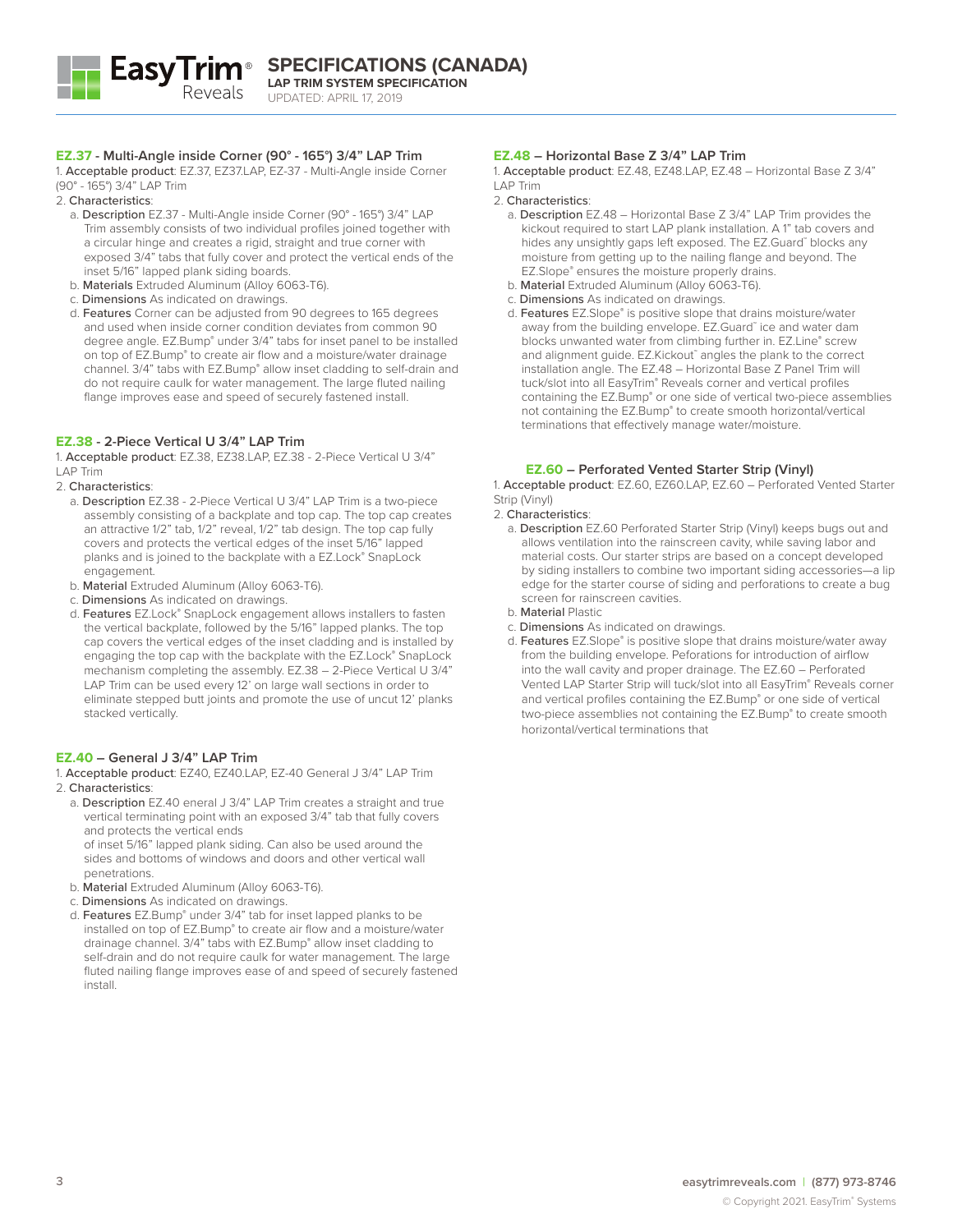

**EasyTrim**<sup>®</sup> SPECIFICATIONS (CANADA) **LAP TRIM SYSTEM SPECIFICATION**

UPDATED: APRIL 17, 2019

# **TRANSITION TRIMS**

## **EZ.11 - 2-Piece Vertical U 5/16" to 3/4" Transition Trim**

1. Acceptable product: EZ.11, EZ11.TRAN, EZ.11 - 2-Piece Vertical U 5/16" to 3/4" Transition Trim

- 2. Characteristics:
	- a. Description EZ.11 2-Piece Vertical U 5/16" to 3/4" Transition Trim is a two-piece vertical assembly consisting of a backplate and top cap. The top cap creates an attractive ½" tab, 1/2" reveal, 1/2" tab with a 5/16" opening on one side that accepts 5/16" inset panels and a 1/2" opening on the opposite side that accepts lapped 5/16" products or 1/2" natural wood products.
	- b. Material Extruded Aluminum (Alloy 6063-T6).
	- c. Dimensions As indicated on drawings.
	- d. Features EZ.Lock® SnapLock engagement allows an installer to fasten the backplate, and then install the 5/16" panel and corresponding lapped fiber ceent siding, then SnapLock the top cap over top of the installed panel and lap siding. \*Reference EasyTrim® Reveals Installation Guide for Shingle Lap Tape Flashing installation instruction when used with EZ.4 and EZ.5 horizontal profiles.

\*Note that the EZ.11 backplate does not overlap the nailing flange of the lowest horizontal profile below, nor does it extend underneath the 1/2" tab of the uppermost horizontal panel above. Must use silicone type adhesive during the EZ.11 backplate and EZ.11 vertical top cap assembly.

## **EZ.16 – 2-Piece Outside Corner 5/16" to 3/4" Transition Trim**

1. Acceptable product: EZ.16, EZ16.TRAN, EZ.16 - 2-Piece Outside Corner 5/16" to 3/4" Transition Trim

- 2. Characteristics:
	- a. Description EZ.16 2-Piece Outside Corner 5/16" to 3/4" Transition Trim assembly consists of a backplate with 90-degree angle, EZ.Lock® SnapLock engagement and EZ.Bump®, and a top cap with an EZ.Lock® SnapLock engagement with 1/2" tabs on one side and a 3/4" tab on the opposite side that fully covers and protects the vertical ends of inset 5/16" panel and 5/16" lapped siding.
	- b. Material Extruded Aluminum (Alloy 6063-T6).
	- c. Dimensions As indicated on drawings.
	- d. Features Backplate is installed first, then 5/16" fibe cement panel and 5/16" lapped plank is installed on top of backplate and EZ.Bump® to create air flow and water drainage/management. Then tiered top cap is installed, covering the vertical edges of the inset siding products completing the assembly.

\*Note – EZ.10 -Horizontal BaseB 5/16" Panel Trim must be used with EZ.16 - 2-Piece Outside Corner 5/16" to 3/4" Transition Trim to prevent tiered top cap from sliding out. Must use silicone type adhesive between backplate and top cap when joining final assembly.

#### **EZ.17 - Inside Corner 5/16" to 3/4" Transition Trim**

1. Acceptable product: EZ17, EZ17.TRAN, EZ.17 - Inside Corner 5/16" to 3/4" Transition Trim

2. Characteristics:

- a. Description EZ.17 Inside Corner 5/16" to 3/4" Transition Trim is a onepiece profile that creates a rigid, straight and true, inside corner with exposed 1/2" tabs that cover the vertical ends of an inset 5/16" panel on one side and 3/4" opening on the other side to accommodate and cover lapped 5/16" plank.
- b. Material Extruded Aluminum (Alloy 6063-T6).
- c. Dimensions As indicated on drawings.
- d. Features EZ.Bump® under 1/2" tabs for inset panel to be installed on top of, create air flow and a moisture/drainage channel. Transition profile allows panel and plank products of different depths to terminate and meet on a right angle at 90-degrees on inside corner conditions. EZ.4, 5, 9 and 10 will slide/tuck into the panel side of EZ.17 Inside Corner 5/16" to 3/4" Transiton Trim creating a smooth termination point.

#### **EZ.45 – Multi-Angle Outside Corner 5/16" to 3/4" Transition Trim (105° - 165°)**

1. Acceptable product: EZ.45, EZ45.TRAN, EZ.45 -Multi-Angle Outside Corner 5/16" to 3/4" Transition Trim (105° - 165°)

#### 2. Characteristics:

- a. Description Multi-Angle Outside Corner 5/16" to 3/4" Transition Trim (105° - 165°) assembly consists of two individual profiles joined together with a circular hinge and creates a rigid, straight and true corner with an exposed 1/2" tab on one side and a 3/4" tab on the other that fully cover and protect the vertical ends of the 5/16" inset panel siding on one side and 5/16" lapped plank siding on the opposite side.
- b. Materials Extruded Aluminum (Alloy 6063-T6).
- c. Dimensions As indicated on drawings.
- d. Features Corner can be adjusted from 105-degrees to 165-degrees and used when outside corner condition deviates from common 90-degree angle. EZ.Bump® under 1/2" and 3/4" tabs for inset panel and plank siding to be installed on top of EZ.Bump® to create air flow and a moisture/water drainage channel. EZ.45 Multi-Angle Outside Corner 5/16" to 3/4" Transition Trim (105° - 165°) allows EZ.4, 5, 9 and 10 Horizontal Trims to slide and tuck into/under the 1/2" vertical tab creating smooth vertical/horizontal terminations and drainage channels for water management. The large fluted nailing flange improves ease and speed of securely fastened install.

#### **EZ.46 – Multi-Angle Inside Corner 5-16" to 3/4" Transition Trim (90° - 165°)**

1. Acceptable product: EZ.46, EZ46.TRAN, EZ.46 - Multi-Angle Inside Corner 5-16" to 3/4" Transition Trim (90° - 165°)

#### 2. Characteristics:

- a. Description Multi-Angle Inside Corner 5-16" to 3/4" Transition Trim (90° - 165°) assembly consists of two individual profiles joined together with a circular hinge and creates a rigid, straight and true corner with an exposed 1/2" tab on one side and a 3/4" tab on the other that fully cover and protect the vertical ends of the 5/16" inset panel siding on one side and 5/16" lapped plank siding on the opposite side.
- b. Material Extruded Aluminum (Alloy 6063-T6).
- c. Dimensions As indicated on drawings.
- d. Features Corner can be adjusted from 90 degrees to 165-degrees and used when inside corner condition deviates from common 90-degree angle. EZ.Bump® under 1/2" and 3/4" tabs for inset panel and plank siding to be installed on top of EZ.Bump® to create air flow and a moisture/water drainage channel. EZ.46 Multi-Angle Inside Corner 5-16" to 3/4" Transition Trim (90° - 165°) allows EZ.4, 5, 9 and 10 Horizontal Trims to slide and tuck into/under the 1/2" vertical tab creating smooth vertical/horizontal terminations and drainage channels for water management. The large fluted nailing flange improves ease and speed of securely fastened install.